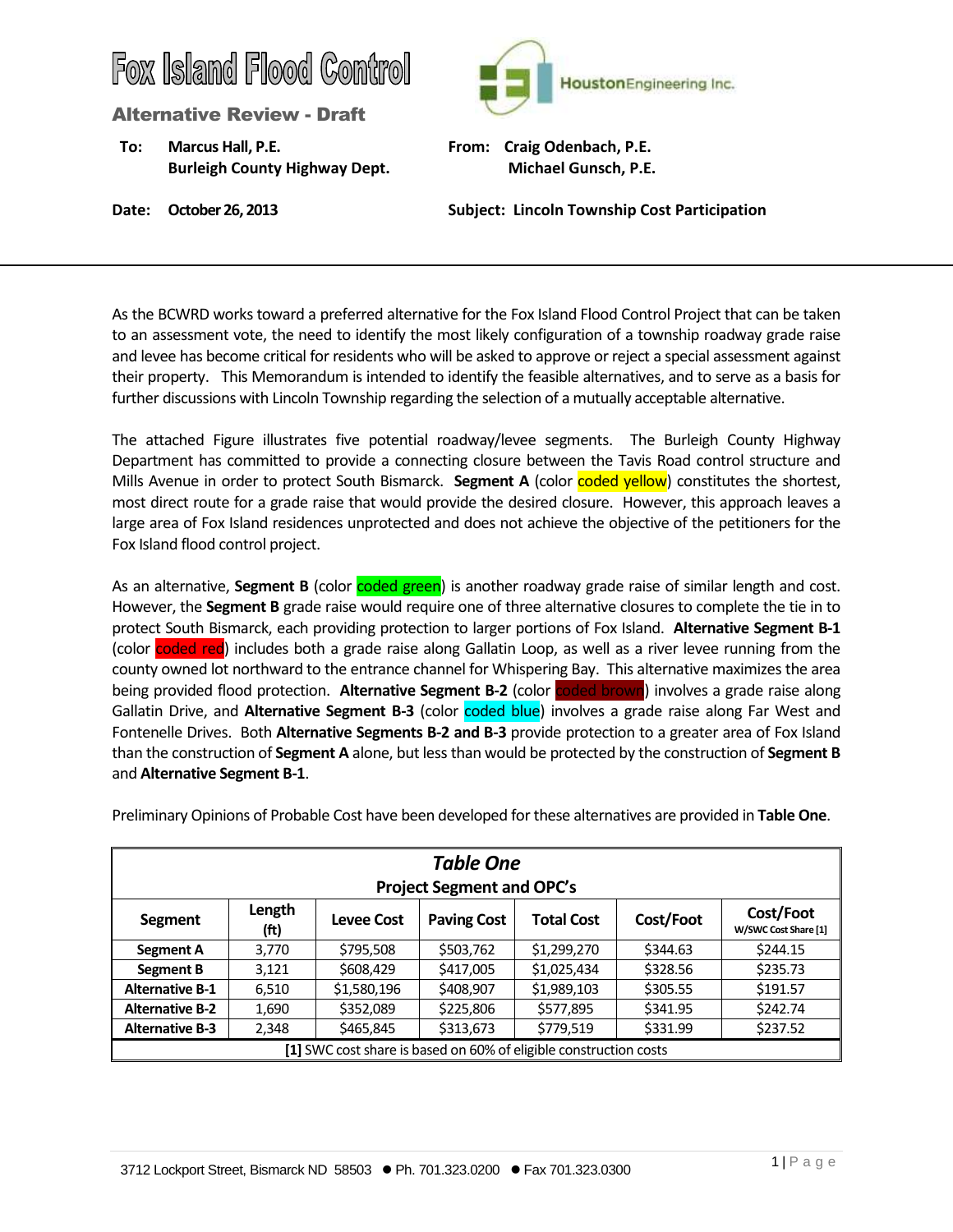

If the special assessment project is not approved by Fox Island residents, the Burleigh County Highway Department (Lincoln Township) has three roadway options, and a roadway levee option to provide the required tie in to protect South Bismarck, each of which also provides varying degrees of flood protection within Fox Island. These options and their respective opinions of probable costs are listed in **Table Two** in ascending order of area or residences/lots protected.

| <b>Table Two</b>                      |                       |             |  |  |  |  |  |
|---------------------------------------|-----------------------|-------------|--|--|--|--|--|
| <b>Project Configurations and OPC</b> |                       |             |  |  |  |  |  |
| <b>Alternative</b>                    | <b>Lots Protected</b> | Cost        |  |  |  |  |  |
| Segment A (road)                      | 48                    | \$1,299,270 |  |  |  |  |  |
| Segment $B + B-2$ (road)              | 73                    | \$1,603,329 |  |  |  |  |  |
| Segment $B + B - 3$ (road)            | 80                    | \$1,804,953 |  |  |  |  |  |
| Segment $B + B - 1$ (road/levee)      | 116                   | \$3,014,537 |  |  |  |  |  |

If Segment A were constructed to provide the required closure, the SWC would likely provide 60% cost share assistance for the grade raise portion of the project. This would leave a total cost to Lincoln Township of \$920,456. Thus, the Burleigh County Highway Department has provided a preliminary confirmation of their willingness, through Lincoln Township, to provide up to \$920,456 to whichever alternative is ultimately selected, since this is the minimum cost required to provide the necessary closure. The following **Table Three** lists the potential project cost breakdown for each alternative and the cost per lot with and without State Water Commission cost share funding. It was assumed that only the cost of the levee construction, in the case of Segment B + B-1, and the cost of any associated roadway grade raises would possibly be eligible for State Water Commission cost share funding. None of the roadway surfacing costs (i.e., paving) would be eligible based on prior discussions with staff.

| <b>Table Three</b>                                  |                   |                          |                          |                                      |                                 |                         |  |  |
|-----------------------------------------------------|-------------------|--------------------------|--------------------------|--------------------------------------|---------------------------------|-------------------------|--|--|
| <b>Opinion of Probable Cost Per Residential Lot</b> |                   |                          |                          |                                      |                                 |                         |  |  |
| <b>Alternative</b>                                  | <b>Total Cost</b> | Lots<br><b>Protected</b> | Township<br><b>Funds</b> | <b>Potential</b><br><b>SWC Funds</b> | Cost/Lot<br><b>No SWC Funds</b> | Cost/Lot<br>w/SWC Funds |  |  |
| Segment A                                           | \$1,299,270       | 48                       | \$920,456                | \$378,813                            | <b>NA</b>                       | <b>NA</b>               |  |  |
| Segment $B + B-2$                                   | \$1,603,329       | 73                       | \$920,456                | \$457,389                            | \$9.354                         | \$3,089                 |  |  |
| Segment $B + B-3$                                   | \$1,804,953       | 80                       | \$920,456                | \$511,559                            | \$11,056                        | \$4,662                 |  |  |
| Segment $B + B-1$                                   | \$3.014.537       | 116                      | \$920,456                | \$1,031,726                          | \$18,052                        | \$9,158                 |  |  |

The values in these tables represent preliminary opinions of probable costs and assume State Water Commission cost participation in the amount of 60% of the eligible construction costs. The SWC does not provide conditional cost share approval prior to the assessment vote for anything other than drainage projects. Therefore it would be necessary to vote the entire assessment, or it may be possible to vote on the reduced cost conditioned on the SWC providing the cost share. In that case, if the cost share were not approved, a new vote would be required to advance the project, if desired.

In conclusion it is recommended the Burleigh County Water Resource District request Lincoln Township to consider participation in the Fox Island flood control project as described. Lincoln Township's need and/or desire to special assess the grade raise and paving costs remains to be determined. If they did assess those costs, the figures in **Table Three** would increase accordingly, however this would be a separate paving district.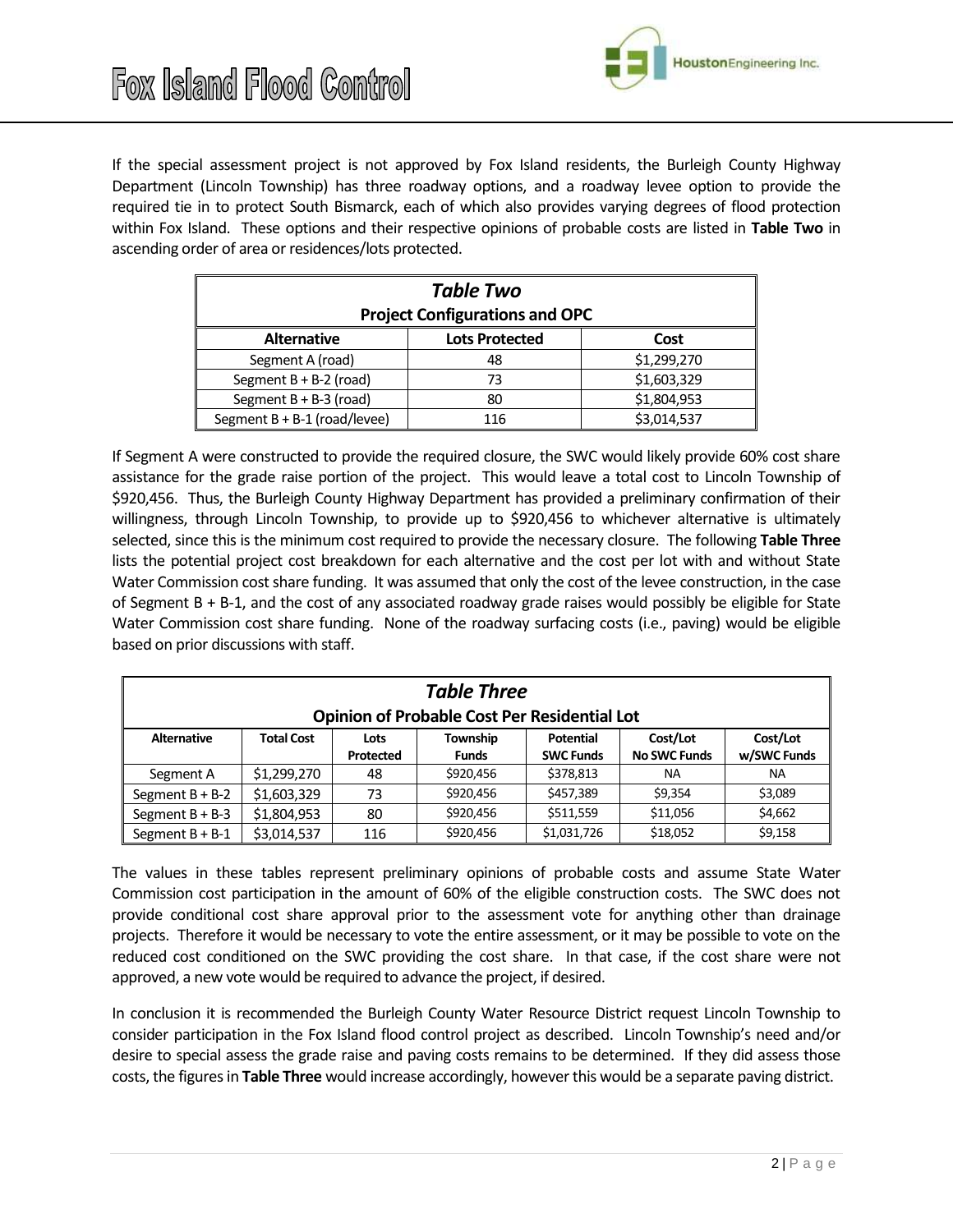

The next step in project development is to obtain concurrence from Lincoln Township, after which the following steps would likely occur to further develop the project.

- $\checkmark$  Meeting with Fox Island Homeowner's Association to discuss project alternatives
- $\checkmark$  Update assessment district and establish final cost distribution
	- o Consideration of river levee easements and assessment provisions
- $\checkmark$  Finalized Feasibility Study Report
- $\checkmark$  Request SWC cost share reimbursement for Feasibility Study
- $\checkmark$  Create project per NDCC Board Action
- $\checkmark$  Complete Preliminary Engineering Report
- $\checkmark$  Public Informational Meeting (if deemed necessary or proceed directly to the vote)
- $\checkmark$  Public Hearing and Vote
- $\checkmark$  Proceed to final design or abandon project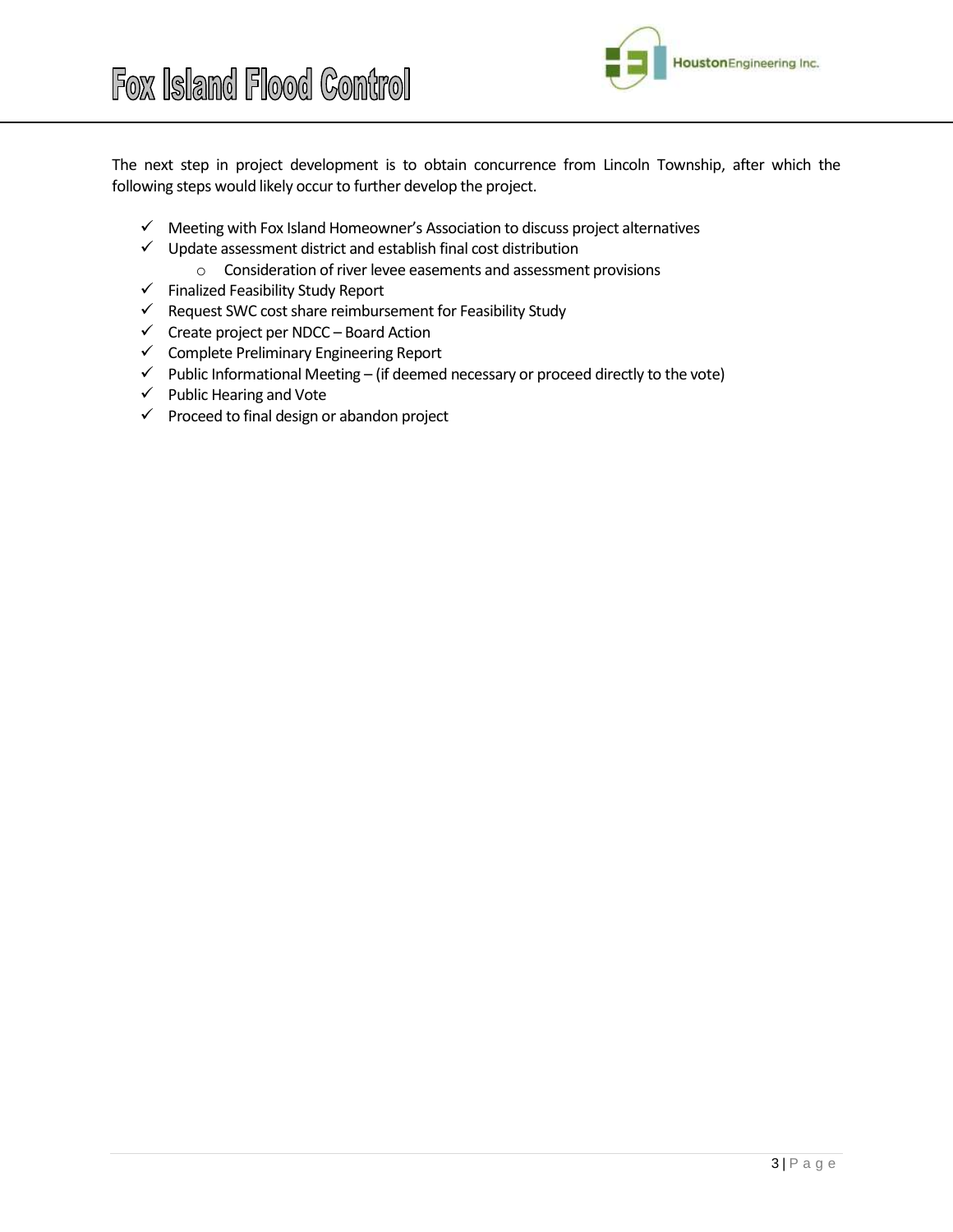**Segment A - Fox Island Flood Protection** 

**Permanent Levee Construction** 

**Opinion of Probable Cost** 

HEI# 6025-006

Monday, August 12, 2013

| Item No.       | <b>Description</b>                     | <b>Quantity</b> | <b>Unit</b> | <b>Unit Price</b>    | Amount     |
|----------------|----------------------------------------|-----------------|-------------|----------------------|------------|
|                | Contract Bond                          |                 | L SUM       | $27.450.23$ \$<br>\$ | 27,450.23  |
| $\overline{2}$ | Mobilization                           |                 | L SUM       | \$<br>$54,900.46$ \$ | 54,900.46  |
| 3              | Pipe Conduit 18"                       | 578             | LF          | \$<br>112.00         | 64,770.16  |
| 4              | Sluice Gate & Connection               | 12              | EA          | \$<br>6,500          | 75,179.65  |
| 5.             | Remove, Stockpile, & Replace Topsoil   | 4.00            | Acre        | \$<br>2,800          | 11,197.26  |
| 6              | <b>Saw Bituminous Surfacing</b>        | 150             | LF          | 3.00<br>\$           | 450.00     |
| 7              | <b>Removal of Bituminous Surfacing</b> | 12566           | SY          | 5.75<br>\$           | 72,255.08  |
| 8              | <b>Excavation Waste</b>                | 1094            | CY          | 11.00<br>\$          | 12,034.81  |
| 9              | Levee Embankment - Fat Clay            | 14668           | <b>CY</b>   | \$<br>8.90           | 130,546.13 |
| 10             | <b>Tree Removal</b>                    | 113             | EA          | \$<br>750.00         | 84,821.18  |
| 11             | <b>Erosion Control Levee</b>           | 13782           | <b>SY</b>   | 3.50                 | 48,237.38  |
| 12             | Seeding & Hydromulch                   | 5.70            | Acre        | \$<br>5,005          | 28,503.91  |
| 13             | Silt Fence                             | 7640            | LF          | $2.75$ S             | 21,009.07  |
|                | 631,355.31                             |                 |             |                      |            |

| <b>Engineering (Design and Const. Mgmt Services)</b> | 113,643,96 |
|------------------------------------------------------|------------|
| Administration (ROW, Legal, Admin)                   | 50.508.42  |

| <b>Total Grade Raise Cost</b> | 795,507.69 |
|-------------------------------|------------|
| <b>SWC Cost Share</b>         | 378,813.18 |
| <b>Grade Raise Cost w/SWC</b> | 416.694.50 |

| Item No.                                     | <b>Description</b>                                                                         | <b>Quantity</b> | <b>Unit</b>              |    | <b>Unit Price</b>          |            | <b>Amount</b>          |
|----------------------------------------------|--------------------------------------------------------------------------------------------|-----------------|--------------------------|----|----------------------------|------------|------------------------|
| 1                                            | Contract Bond                                                                              |                 | L SUM                    | \$ | 17,383.09   \$             |            | 17,383.09              |
| $\overline{2}$                               | Mobilization                                                                               |                 | L SUM                    | \$ | $34,766.18$ $\parallel$ \$ |            | 34,766.18              |
| 3                                            | Hot Bituminous Pavement CL 29                                                              | 2792            | <b>TON</b>               | \$ | 45.00                      |            | 125,660.87             |
| 4                                            | Asphlat Cement                                                                             | 168             | TON                      | \$ | 600.00                     |            | 100,528.70             |
| 5.                                           | Aggregate Base Course CL 5                                                                 | 4189            | <b>TON</b>               | Ś  | 29.00                      |            | 121,472.18             |
|                                              |                                                                                            |                 |                          |    | <b>Construction Cost =</b> |            | 399,811.01             |
|                                              | <b>Engineering (Design and Const. Mgmt Services)</b><br>Administration (ROW, Legal, Admin) |                 |                          |    |                            | \$         | 71,965.98<br>31,984.88 |
|                                              |                                                                                            |                 | <b>Total Paving Cost</b> |    |                            |            | 503,761.88             |
|                                              | <b>Total Project Construction Cost</b>                                                     |                 |                          |    |                            | S.         | 1,299,269.57           |
| <b>Total Project Construction Cost w/SWC</b> |                                                                                            |                 |                          |    | s                          | 920.456.38 |                        |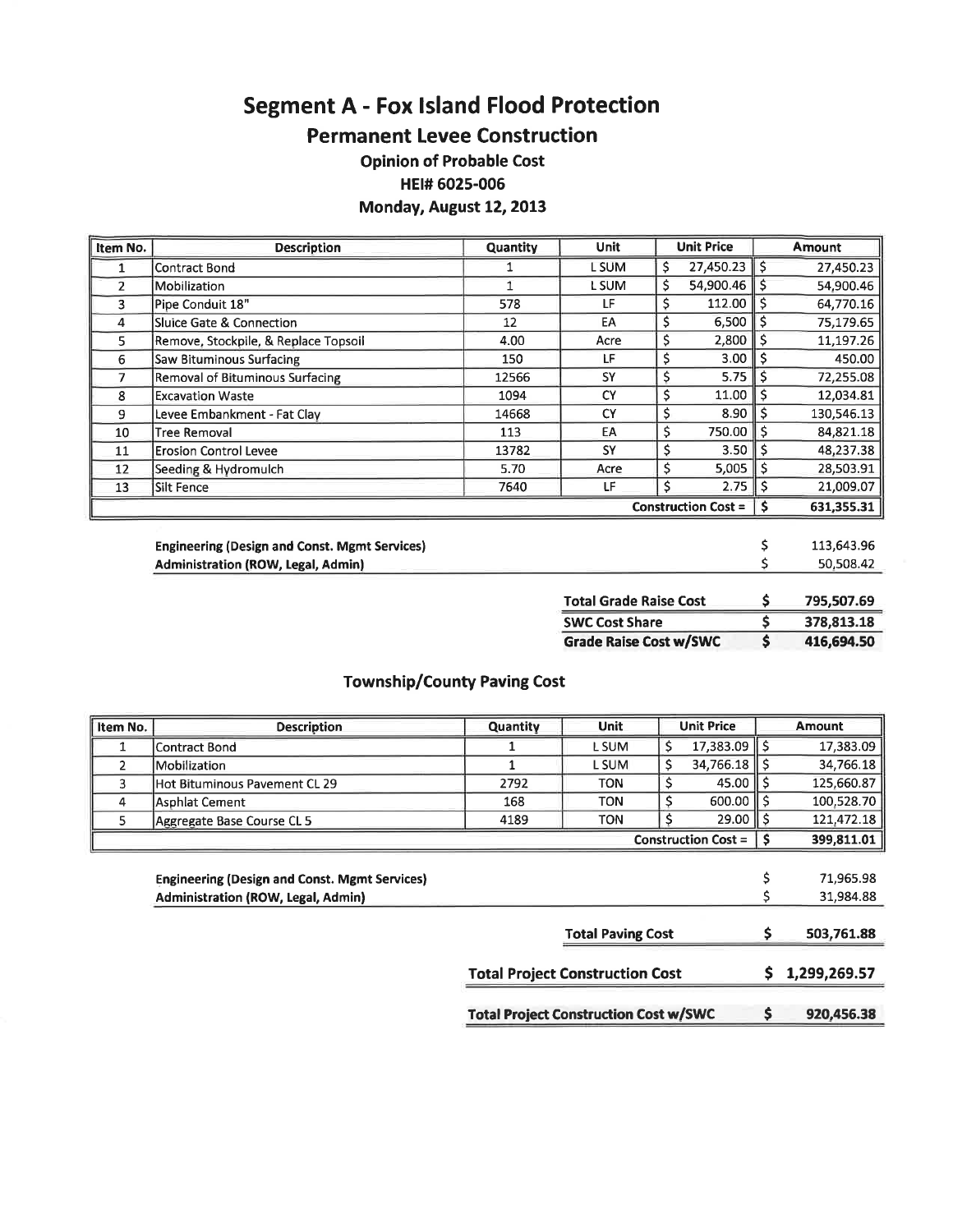**Segment B - Fox Island Flood Protection** 

**Permanent Levee Construction** 

**Opinion of Probable Cost** 

HEI# 6025-006

# Monday, August 12, 2013

| Item No. | <b>Description</b>                     | Quantity | <b>Unit</b> | <b>Unit Price</b> | <b>Amount</b> |
|----------|----------------------------------------|----------|-------------|-------------------|---------------|
|          | <b>Contract Bond</b>                   |          | L SUM       | \$<br>20,994.79   | 20,994.79     |
|          | Mobilization                           |          | L SUM       | \$<br>41,989.58   | 41,989.58     |
| 3        | Pipe Conduit 18"                       | 470      | LF          | \$<br>112.00      | 52,651.20     |
| 4        | Sluice Gate & Connection               | 9        | EA          | 6,500<br>\$.      | 61,113.00     |
| 5.       | Remove, Stockpile, & Replace Topsoil   | 3.41     | Acre        | 2,800<br>S        | 9,548.83      |
| 6        | <b>Saw Bituminous Surfacing</b>        | 120      | LF.         | 3.00              | 360.00        |
|          | <b>Removal of Bituminous Surfacing</b> | 10402    | SY          | 5.75              | 59,811.50     |
| 8        | Levee Embankment - Fat Clay            | 9006     | <b>CY</b>   | 8.90<br>S         | 80,155.09     |
| 9        | <b>Tree Removal</b>                    | 94       | EA          | 750.00<br>\$      | 70,213.50     |
| 10       | <b>Erosion Control Levee</b>           | 12321    | <b>SY</b>   | \$<br>3.50        | 43,122.73     |
| 11       | Seeding & Hydromulch                   | 5.09     | Acre        | \$<br>5,005       | 25,481.61     |
| 12       | Silt Fence                             | 6341     | LF          | 2.75<br>S         | 17,438.30     |
|          | <b>Construction Cost =</b>             |          |             |                   |               |

| <b>Engineering (Design and Const. Mgmt Services)</b> | 86,918.42 |
|------------------------------------------------------|-----------|
| Administration (ROW, Legal, Admin)                   | 38.630.41 |

| <b>Total Grade Raise Cost</b> |   | 608,428.95 |
|-------------------------------|---|------------|
| <b>SWC Cost Share</b>         |   | 289,728.07 |
| <b>Grade Raise Cost w/SWC</b> | Ŝ | 318,700.88 |

| Item No.       | <b>Description</b>                                                                         | Quantity                                     | <b>Unit</b>                            | <b>Unit Price</b>          |      | <b>Amount</b>          |
|----------------|--------------------------------------------------------------------------------------------|----------------------------------------------|----------------------------------------|----------------------------|------|------------------------|
|                | Contract Bond                                                                              |                                              | L SUM                                  | \$<br>$14,389.42$ \$       |      | 14,389.42              |
| $\overline{2}$ | Mobilization                                                                               |                                              | L SUM                                  | \$<br>28,778.84            | ll S | 28,778.84              |
| 3              | Hot Bituminous Pavement CL 29                                                              | 2312                                         | <b>TON</b>                             | \$<br>45.00                | II S | 104,019.90             |
| 4              | Asphlat Cement                                                                             | 139                                          | TON                                    | \$<br>600.00    \$         |      | 83,215.92              |
| 5              | Aggregate Base Course CL 5                                                                 | 3467                                         | TON                                    | Ś<br>$29.00$ S             |      | 100,552.57             |
|                |                                                                                            |                                              |                                        | <b>Construction Cost =</b> | -S   | 330,956.64             |
|                | <b>Engineering (Design and Const. Mgmt Services)</b><br>Administration (ROW, Legal, Admin) |                                              |                                        |                            |      | 59,572.19<br>26,476.53 |
|                |                                                                                            |                                              | <b>Total Paving Cost</b>               |                            |      | 417,005.36             |
|                |                                                                                            |                                              | <b>Total Project Construction Cost</b> |                            |      | 1,025,434.32           |
|                |                                                                                            | <b>Total Project Construction Cost w/SWC</b> |                                        |                            |      |                        |
|                |                                                                                            |                                              |                                        |                            | s    | 735,706.24             |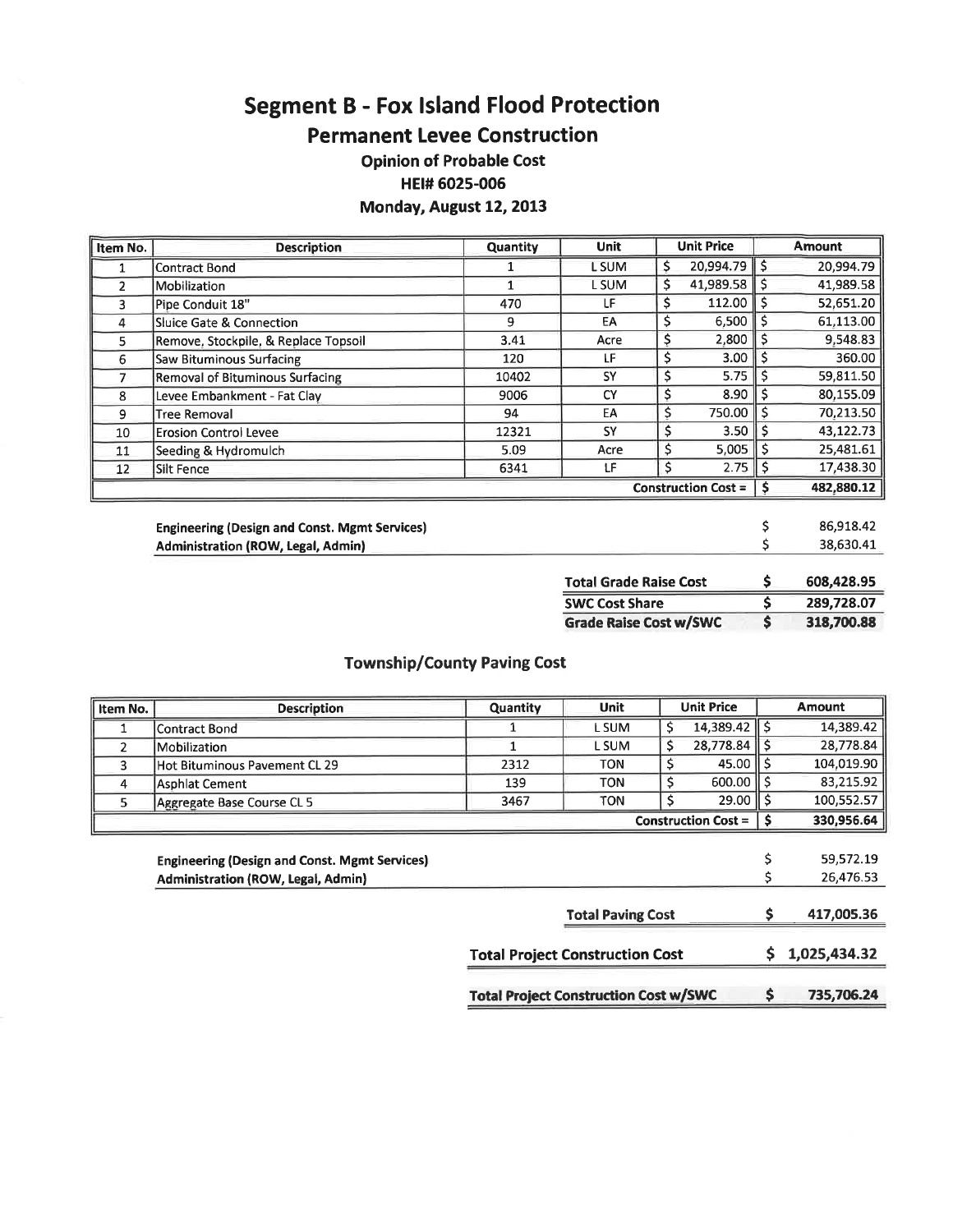**Segment B1 - Fox Island Flood Protection** 

**Permanent Levee Construction** 

**Opinion of Probable Cost** 

HEI# 6025-006

Monday, August 12, 2013

| Item No.                   | <b>Description</b>                   | Quantity | Unit  |    | <b>Unit Price</b> |   | <b>Amount</b> |
|----------------------------|--------------------------------------|----------|-------|----|-------------------|---|---------------|
|                            | <b>Contract Bond</b>                 |          | L SUM | \$ | $53,767.96$ \$    |   | 53,767.96     |
|                            | Mobilization                         |          | L SUM | \$ | $107,535.93$ \$   |   | 107,535.93    |
| 3.                         | Pipe Conduit 18"                     | 1,035    | LF    | \$ | 112.00            |   | 115,920.00    |
| 4                          | Sluice Gate & Connection             | 21       | EA    | \$ | 6,500             |   | 134,550.00    |
| 5.                         | Remove, Stockpile, & Replace Topsoil | 11.36    | Acre  | \$ | 2,800             |   | 31,804.44     |
| 6                          | <b>Saw Bituminous Surfacing</b>      | 60       | LF    | \$ | 3.00              |   | 180.00        |
|                            | Removal of Bituminous Surfacing      | 10200    | SY    | \$ | 5.75              |   | 58,650.00     |
| 8                          | <b>Excavation Waste</b>              | 3580     | CY    | \$ | 11.00             |   | 39,378.37     |
| 9                          | Levee Embankment - Fat Clay          | 40035    | CY    | \$ | 8.90              |   | 356,311.16    |
| 10                         | <b>Tree Removal</b>                  | 195      | EA    | \$ | 750.00            |   | 146,475.00    |
| 11                         | <b>Erosion Control Levee</b>         | 28066    | SY    | \$ | 3.50              |   | 98,231.39     |
| 12                         | Seeding & Hydromulch                 | 11.54    | Acre  | \$ | 5,005             |   | 57,778.90     |
| 13                         | lSilt Fence                          | 13120    | LF    | \$ | 2.75              |   | 36,080.00     |
| 14                         | Drainage Easements and Improvements  |          | LS    | Ś. | $65,000.00$   \$  |   | 65,000.00     |
| <b>Construction Cost =</b> |                                      |          |       |    |                   | S | 1,236,663.15  |

| Geotechnical                                         | 10,000.00  |
|------------------------------------------------------|------------|
| <b>Drainage Easement Documents</b>                   | 12,000.00  |
| <b>Engineering (Design and Const. Mgmt Services)</b> | 222.599.37 |
| Administration (ROW, Legal, Admin)                   | 98,933.05  |
|                                                      |            |

| <b>Total Grade Raise Cost</b> | 1,580,195.57 |
|-------------------------------|--------------|
| <b>SWC Cost Share</b>         | 741,997.89   |
| <b>Grade Raise Cost w/SWC</b> | 838,197.68   |

| Item No.                   | <b>Description</b>                                                                         | Quantity | <b>Unit</b>                            |    | <b>Unit Price</b> |      | <b>Amount</b>          |
|----------------------------|--------------------------------------------------------------------------------------------|----------|----------------------------------------|----|-------------------|------|------------------------|
|                            | <b>Contract Bond</b>                                                                       |          | L SUM                                  | \$ | $14,109.99$ \$    |      | 14,109.99              |
| $\overline{2}$             | Mobilization                                                                               |          | L SUM                                  | \$ | 28,219.97         | ll S | 28,219.97              |
| 3                          | Hot Bituminous Pavement CL 29                                                              | 2267     | <b>TON</b>                             | \$ | $45.00$ S         |      | 101,999.90             |
| 4                          | Asphlat Cement                                                                             | 136      | <b>TON</b>                             | \$ | 600.00            |      | 81,599.92              |
| 5                          | Aggregate Base Course CL 5                                                                 | 3400     | <b>TON</b>                             | Ś  | 29.00             |      | 98,599.90              |
| <b>Construction Cost =</b> |                                                                                            |          |                                        |    |                   | s    | 324,529.68             |
|                            | <b>Engineering (Design and Const. Mgmt Services)</b><br>Administration (ROW, Legal, Admin) |          |                                        |    |                   |      | 58,415.34<br>25,962.37 |
|                            |                                                                                            |          | <b>Total Paving Cost</b>               |    |                   | S.   | 408,907.39             |
|                            |                                                                                            |          | <b>Total Project Construction Cost</b> |    |                   | S.   | 1,989,102.96           |
|                            | <b>Total Project Construction Cost w/SWC</b>                                               |          |                                        |    |                   | S.   | 1,247,105.07           |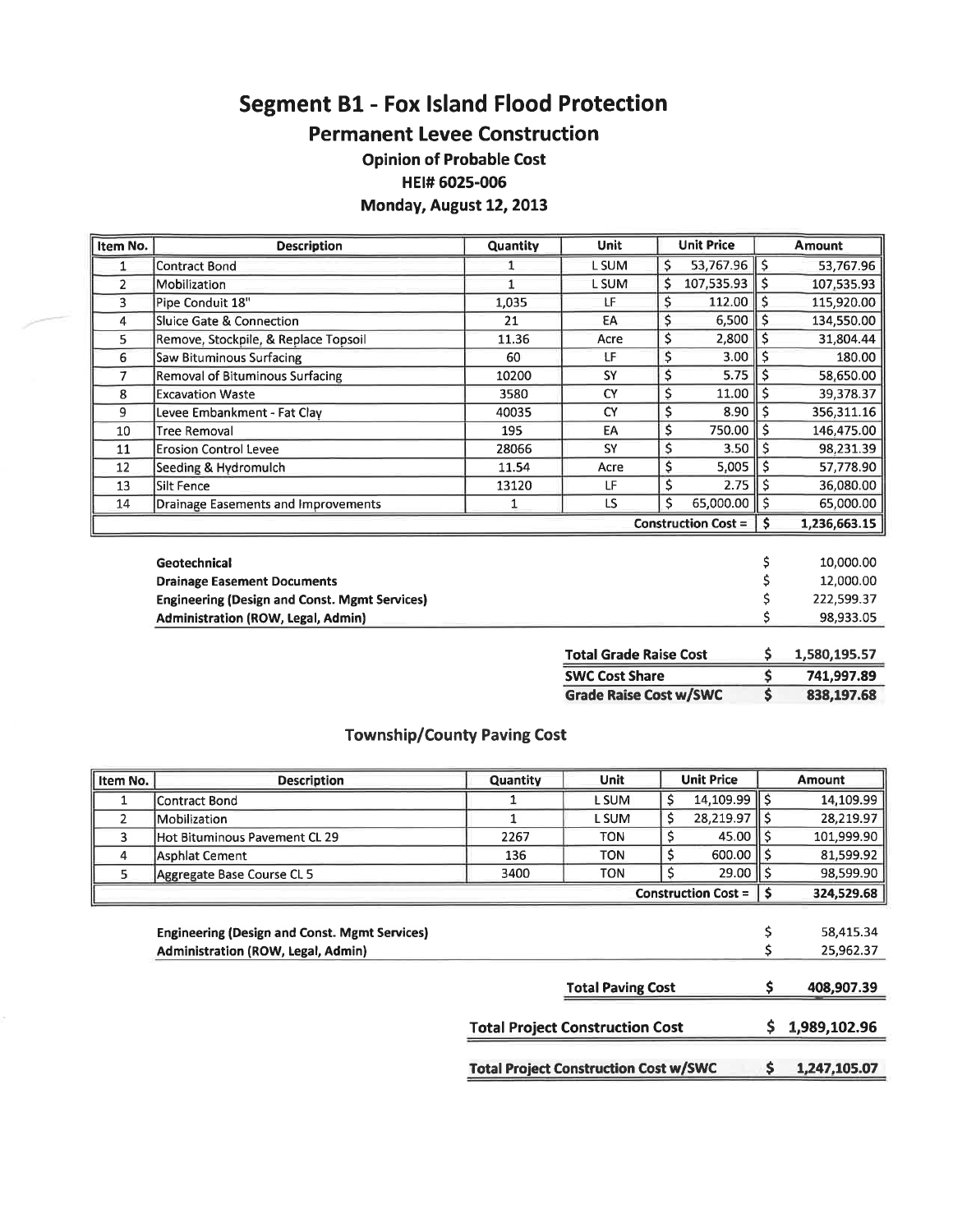**Segment B2 - Fox Island Flood Protection** 

**Permanent Levee Construction** 

**Opinion of Probable Cost** 

HEI# 6025-006

Monday, August 12, 2013

| Item No. | <b>Description</b>                   | Quantity | <b>Unit</b> |     | <b>Unit Price</b> | <b>Amount</b> |
|----------|--------------------------------------|----------|-------------|-----|-------------------|---------------|
|          | Contract Bond                        |          | L SUM       | \$  | $12,149.36$ \$    | 12,149.36     |
|          | Mobilization                         |          | L SUM       | \$  | 24,298.73         | 24,298.73     |
| 3        | Pipe Conduit 18"                     | 232      | LF          | \$  | 112.00            | 25,942.75     |
| 4        | Sluice Gate & Connection             | 5        | EA          | \$  | 6,500             | 30,112.12     |
| 5.       | Remove, Stockpile, & Replace Topsoil | 2.08     | Acre        | \$  | 2,800             | 5,822.53      |
| 6        | <b>Saw Bituminous Surfacing</b>      | 60       | LF          |     | 3.00              | 180.00        |
|          | Removal of Bituminous Surfacing      | 5633     | SY          | \$. | 5.75              | 32,387.64     |
| 8        | <b>Excavation Waste</b>              | 122      | CY          | \$  | 11.00             | 1,346.07      |
| 9        | Levee Embankment - Fat Clay          | 5935     | <b>CY</b>   | \$  | 8.90              | 52,818.03     |
| 10       | Tree Removal                         | 51       | EA          | Ŝ   | 750.00            | 38,020.28     |
| 11       | <b>Erosion Control Levee</b>         | 8403     | <b>SY</b>   | \$  | 3.50              | 29,410.25     |
| 12       | Seeding & Hydromulch                 | 3.47     | Acre        | \$  | 5,005             | 17,378.78     |
| 13       | Silt Fence                           | 3480     | LF          | Ś   | 2.75              | 9,568.85      |
|          | <b>Construction Cost =</b>           |          |             |     |                   | 279,435.38    |

| <b>Engineering (Design and Const. Mgmt Services)</b> | 50.298.37 |
|------------------------------------------------------|-----------|
| Administration (ROW, Legal, Admin)                   | 22,354.83 |

| <b>Total Grade Raise Cost</b> | 352,088.58 |  |  |  |
|-------------------------------|------------|--|--|--|
| <b>SWC Cost Share</b>         | 167,661.23 |  |  |  |
| <b>Grade Raise Cost w/SWC</b> | 184.427.35 |  |  |  |

| Item No.                                     | <b>Description</b>                                   | <b>Quantity</b> | <b>Unit</b>                            |    | <b>Unit Price</b>          |            | <b>Amount</b> |
|----------------------------------------------|------------------------------------------------------|-----------------|----------------------------------------|----|----------------------------|------------|---------------|
|                                              | Contract Bond                                        |                 | L SUM                                  | \$ | $7,791.80$ \$              |            | 7,791.80      |
| $\overline{2}$                               | Mobilization                                         |                 | L SUM                                  | \$ | $15,583.60$ S              |            | 15,583.60     |
| 3                                            | Hot Bituminous Pavement CL 29                        | 1252            | <b>TON</b>                             | \$ | 45.00                      |            | 56,326.28     |
| 4                                            | Asphlat Cement                                       | 75              | TON                                    | \$ | $600.00$    \$             |            | 45,061.02     |
| 5.                                           | Aggregate Base Course CL 5                           | 1878            | <b>TON</b>                             | \$ | 29.00                      |            | 54,448.73     |
|                                              |                                                      |                 |                                        |    | <b>Construction Cost =</b> |            | 179,211.44    |
|                                              |                                                      |                 |                                        |    |                            |            |               |
|                                              | <b>Engineering (Design and Const. Mgmt Services)</b> |                 |                                        |    |                            | \$         | 32,258.06     |
|                                              | Administration (ROW, Legal, Admin)                   |                 |                                        |    |                            |            | 14,336.92     |
|                                              |                                                      |                 |                                        |    |                            |            |               |
|                                              |                                                      |                 | <b>Total Paving Cost</b>               |    |                            |            | 225,806.41    |
|                                              |                                                      |                 |                                        |    |                            |            |               |
|                                              |                                                      |                 | <b>Total Project Construction Cost</b> |    |                            |            | 577,894.99    |
| <b>Total Project Construction Cost w/SWC</b> |                                                      |                 |                                        |    | S                          | 410.233.76 |               |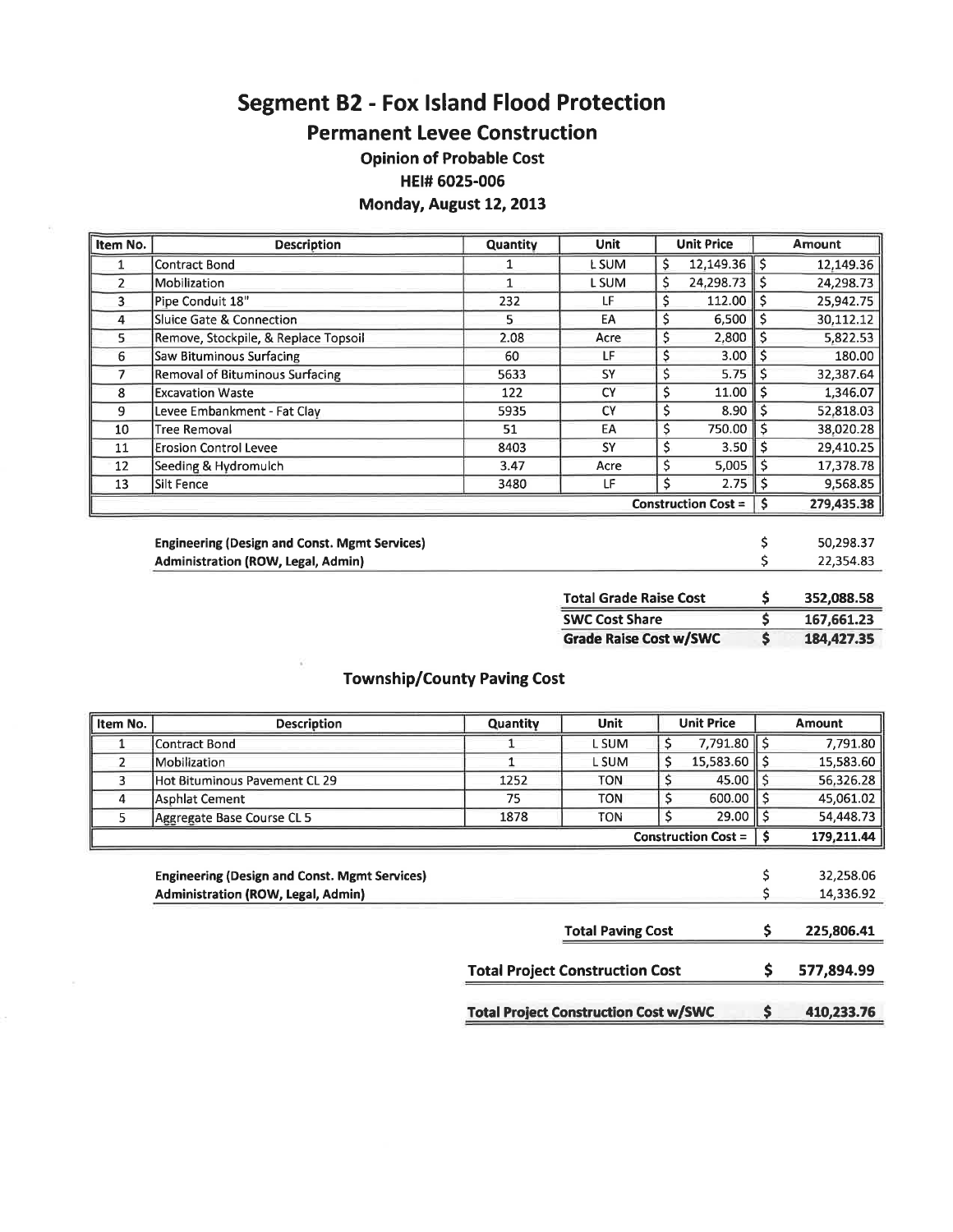**Segment B3 - Fox Island Flood Protection** 

**Permanent Levee Construction** 

**Opinion of Probable Cost** 

HEI# 6025-006

Monday, August 12, 2013

| Item No. | <b>Description</b>                   | <b>Quantity</b> | <b>Unit</b> | <b>Unit Price</b>   | <b>Amount</b> |  |
|----------|--------------------------------------|-----------------|-------------|---------------------|---------------|--|
|          | <b>Contract Bond</b>                 |                 | L SUM       | \$<br>16,074.71     | 16,074.71     |  |
|          | Mobilization                         |                 | L SUM       | \$<br>32,149.42     | 32,149.42     |  |
| 3        | Pipe Conduit 18"                     | 341             | LF          | $112.00$ S<br>\$    | 38,216.83     |  |
| 4        | Sluice Gate & Connection             |                 | EA          | $6,500$    \$<br>\$ | 44,358.82     |  |
| 5.       | Remove, Stockpile, & Replace Topsoil | 2.72            | Acre        | \$<br>2,800         | 7,613.69      |  |
| 6        | Saw Bituminous Surfacing             | 120             | LF          | \$<br>3.00          | 360.00        |  |
|          | Removal of Bituminous Surfacing      | 7824            | SY          | \$<br>5.75          | 44,990.49     |  |
| 8        | Levee Embankment - Fat Clay          | 7241            | <b>CY</b>   | 8.90<br>\$          | 64,446.06     |  |
| 9        | Tree Removal                         | 70              | EA          | Ś<br>750.00         | 52,814.93     |  |
| 10       | <b>Erosion Control Levee</b>         | 9969            | SY          | 3.50<br>Ŝ           | 34,890.82     |  |
| 11       | Seeding & Hydromulch                 | 4.12            | Acre        | \$<br>5,005         | 20,617.30     |  |
| 12       | Silt Fence                           | 4795            | LF          | 2.75                | 13,185.32     |  |
|          | <b>Construction Cost =</b>           |                 |             |                     |               |  |

| <b>Engineering (Design and Const. Mgmt Services)</b> | 66.549.31 |
|------------------------------------------------------|-----------|
| <b>Administration (ROW, Legal, Admin)</b>            | 29.577.47 |

| <b>Total Grade Raise Cost</b> |   | 465.845.14 |
|-------------------------------|---|------------|
| <b>SWC Cost Share</b>         |   | 221,831.02 |
| <b>Grade Raise Cost w/SWC</b> | Ŝ | 244,014.12 |

| Item No.                                     | <b>Description</b>                                   | <b>Quantity</b> | <b>Unit</b>                            | <b>Unit Price</b>    |     | <b>Amount</b> |
|----------------------------------------------|------------------------------------------------------|-----------------|----------------------------------------|----------------------|-----|---------------|
|                                              | Contract Bond                                        |                 | L SUM                                  | \$<br>$10,823.79$ \$ |     | 10,823.79     |
| $\overline{2}$                               | Mobilization                                         |                 | L SUM                                  | \$<br>21,647.58      | ١\$ | 21,647.58     |
| 3                                            | Hot Bituminous Pavement CL 29                        | 1739            | TON                                    | \$<br>45.00          | -S  | 78,244.26     |
| 4                                            | Asphlat Cement                                       | 104             | TON                                    | \$<br>600.00         | S   | 62,595.40     |
| 5                                            | Aggregate Base Course CL 5                           | 2608            | TON                                    | Ś<br>29.00           | \$. | 75,636.11     |
| <b>Construction Cost =</b>                   |                                                      |                 |                                        |                      |     | 248,947.14    |
|                                              |                                                      |                 |                                        |                      |     |               |
|                                              | <b>Engineering (Design and Const. Mgmt Services)</b> |                 |                                        |                      | \$  | 44,810.48     |
|                                              | Administration (ROW, Legal, Admin)                   |                 |                                        |                      |     | 19,915.77     |
|                                              |                                                      |                 |                                        |                      |     |               |
|                                              |                                                      |                 | <b>Total Paving Cost</b>               |                      | S.  | 313,673.39    |
|                                              |                                                      |                 |                                        |                      |     |               |
|                                              |                                                      |                 | <b>Total Project Construction Cost</b> |                      |     | 779,518.54    |
| <b>Total Project Construction Cost w/SWC</b> |                                                      |                 |                                        |                      | s   | 557.687.52    |